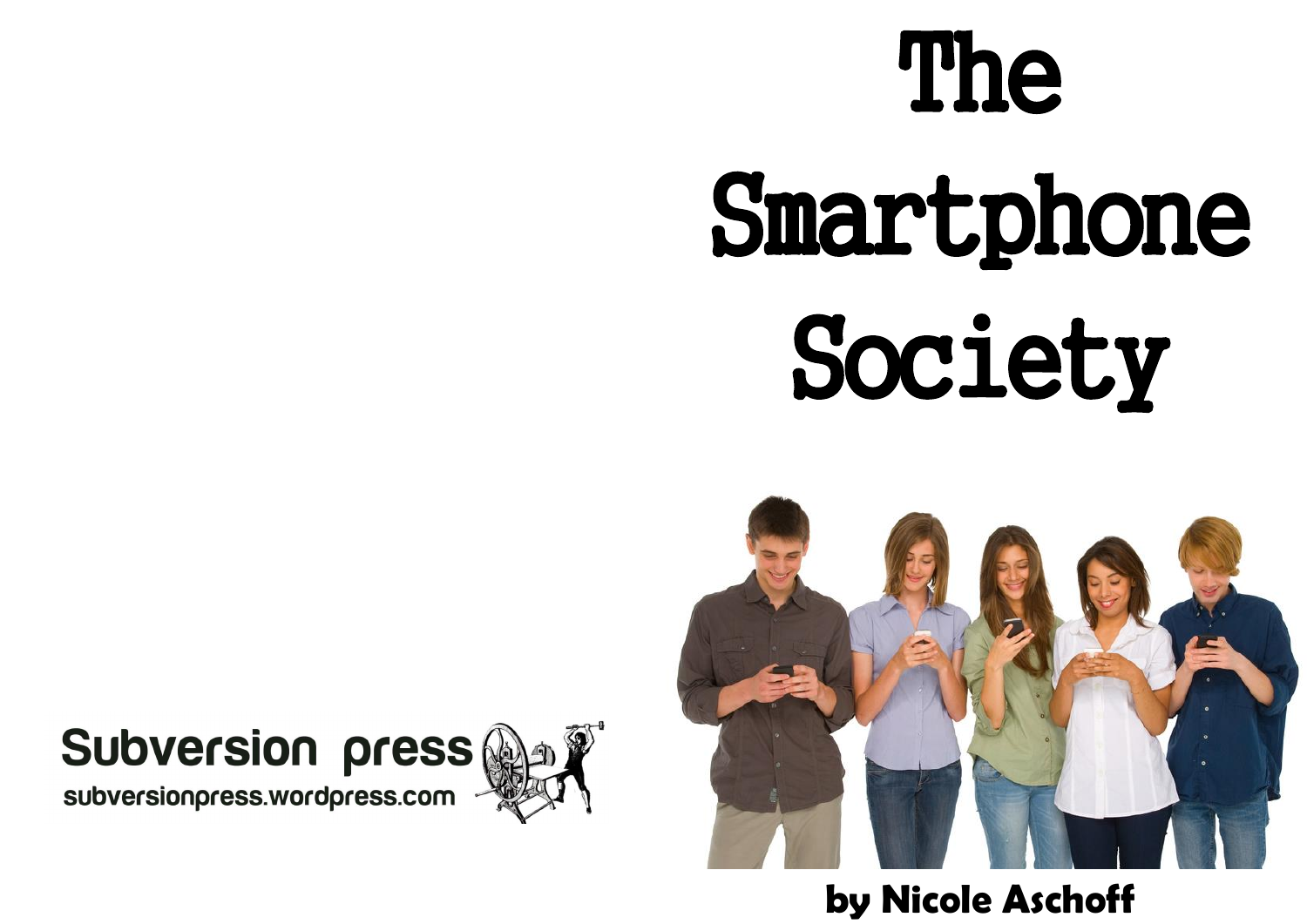If you define a cyborg society as one in which human relationships are mediated and shaped by technology, then our society certainly seems to meet this criterion, and our phones play a starring role. But our relationships and rituals have long been mediated by technology. The rise of massive urban centers — hubs of connectivity and innovation — would not have been possible without railroads and cars.

Machines, technology, networks, and information do not drive or organize society — people do. We make things and use things according to the existing web of social, economic, and political relationships and the balance of power.

The smartphone, and the way it shapes and reflects existing social relations, is no more metaphysical than the Ford Rangers that once rolled off the assembly line in Edison, New Jersey. The smartphone is both a machine and a commodity. Its production is a map of global power, logistics, and exploitation. Its use shapes and reflects the perpetual confrontation between the totalizing drives of capital and the resistance of the rest of us.

In the present moment, the need for capitalists to exploit and commodify is strengthened by the ways in which smartphones are produced and consumed, but capital's gains are never secure and unassailable. They must be renewed and defended at every step. We have the power to contest and deny capital's gains, and we should. Perhaps our phones will come in handy along the way.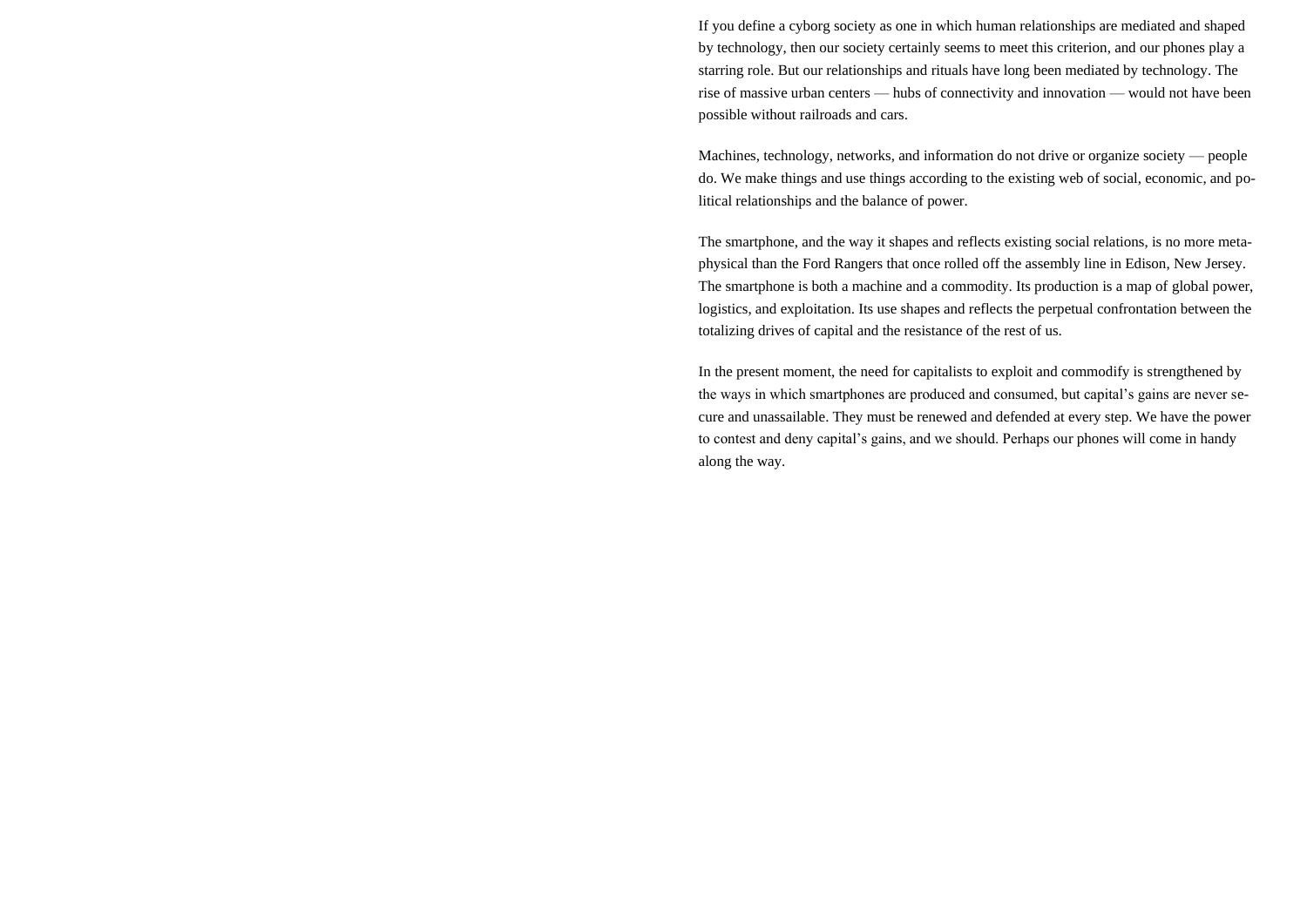employees, and increasingly, holding even a low-paid, precarious job hinges on the ability to be always available and ready to work. At the same time, smartphones provide people constant mobile access to the digital commons and its gauzy ethos of connectivity, but only in exchange for their digital selves.

Does the arrival of the smartphone signify the Debordian moment in which the commodity has completed its "colonization of social life"? Is it true that not only is our relationship to commodities plain to see, but that "commodities are now *all* that there is to see?"

Smartphones blur the line between production and consumption, between the social and the economic, between the pre-capitalist and the capitalist, ensuring that whether one uses their phone for work or pleasure, the outcome is increasingly the same — profit for capitalists.

This might seem a bit heavy-handed. Accessing social networks and digital connectivity through mobile phones undoubtedly has liberatory elements. Smartphones can help battle anomie and promote a sense of ambient awareness, while at the same time making it easier for people to generate and maintain real relationships.

A shared connection through digital selves can also nourish resistance to the existing hierarchy of power whose internal mechanisms isolate and silence individuals. It's impossible to imagine the protests sparked by Ferguson and police brutality without smartphones and social media. And ultimately, most people are not yet compelled to use smartphones for work, and they certainly aren't required to perform their selves through technology. Most could throw their phones into the sea tomorrow if they wished.

But they won't. People love their hand machines. Communicating primarily through smartphones is fast becoming an accepted norm, and more and more rituals are becoming technologically mediated. Constant connection to the networks and information we call cyberspace is becoming central to identity. Why this is happening is a labyrinthine speculation.

**T** he automobile was in many respects the defining commodity of the twentieth century. Its importance didn't stem from technological virtuosity or the sophistication of the assembly line, but rather from an ability to reflect and shape society. The ways in which we produced, consumed, used, and regulated automobiles were a window into twentieth-century capitalism itself — a glimpse into how the social, political, and economic intersected and collided. Today, in a period characterized by financialization and globalization, where "information" is king, the idea of any commodity defining an era might seem quaint. But commodities are no less important today, and people's relationships to them remain central to understanding society. If the automobile was fundamental to grasping the last century, the smartphone is the defining commodity of our era.

Is it, as media and technology expert Ken Hillis suggests, simply another way to "stave off the Void and the meaningless of existence?" Or, as novelist and professor Roxane Gay recently pondered, does our ability to manipulate our digital avatars provide a balm for our deep sense of impotence in the face of injustice and hate?

> What does it mean that people seem to have a phone in their hand or pocket everywhere they go, all day long? To make sense of our purported collective phone addiction, we should follow the advice of Harry Braverman, and examine the "machine on the one side and social relations on the other, and the manner in which these two come together in society."

Or — as tech guru Amber Case wonders — are we all turning into cyborgs?

Probably not — but it depends on how you define cyborg. If a cyborg is a human who uses a piece of technology or a machine to restore lost functions or enhance her capacities and knowledge, then people have been cyborgs for a long time, and using a smartphone is no different than using a prosthetic arm, driving a car, or working on an assembly line.

#### **Just as the automobile defined the twentieth century, the smartphone is reshaping how we live and work today.**

People today spend a lot of time on their phones. They check them constantly throughout the day and keep them close to their bodies. They sleep next to them, bring them to the bathroom, and stare at them while they walk, eat, study, work, wait, and drive. Twenty percent of young adults even admit to checking their phones during sex.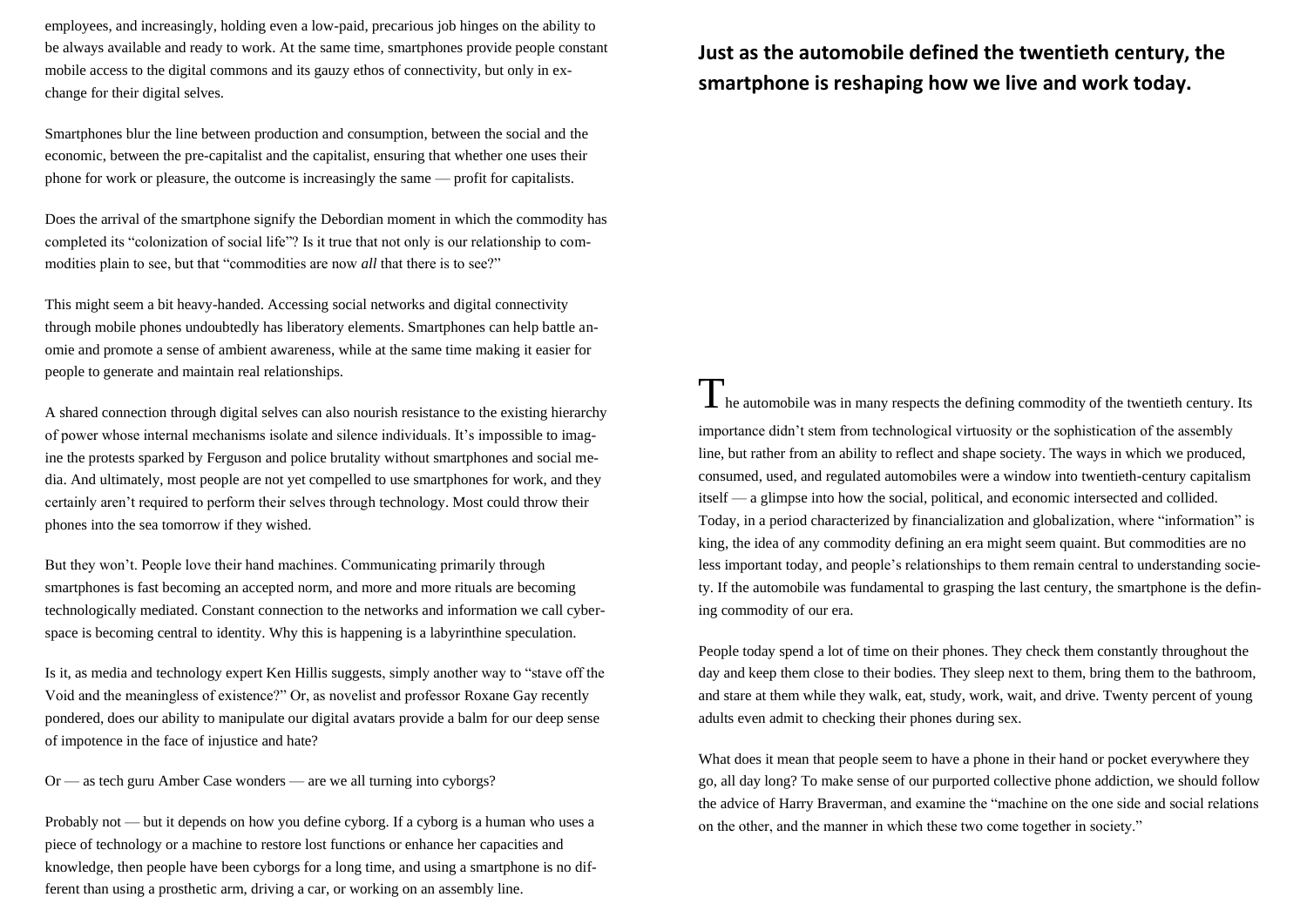#### *Hand Machines*

Apple insiders refer to FoxConn's assembly city in Shenzhen as Mordor — J. R. R. Tolkien's Middle Earth hellhole. As a spate of suicides in 2010 tragicallyrevealed, the moniker is only a slight exaggeration of the factories in which young Chinese workers assemble iPhones. Apple's supply chain links colonies of software engineers with hundreds of component suppliers in North America, Europe, and East Asia — Gorilla Glass from Kentucky, motion coprocessors from the Netherlands, camera chips from Taiwan, and transmit modules from Costa Rica funnel into dozens of assembly plants in China.

Capitalism's simultaneously creative and destructive tendencies spur constant changes in global production networks, and within these networks, new configurations of corporate and state power. In the old days, producer-driven supply chains, exemplified by industries like auto and steel, were dominant. People like Lee Iacocca and Boeing legend Bill Allen decided what to make, where to make it, and how much to sell it for.

But as the economic and political contradictions of the postwar boom heightened in the 1960s and '70s, more and more countries in the Global South adopted export-oriented strategies to achieve their development goals. A new type of supply chain emerged (particularly in light industries like apparel, toys, and electronics) in which retailers, rather than manufacturers, held the reins. In these buyer-driven models, companies like Nike, Liz Claiborne, and Walmart design goods, name their price to manufacturers, and often own little more in the way of production than their lucrative brands.

Power and governance are located at multiple points in the smartphone chain, and production and design are deeply integrated at the global scale. But the new configurations of power tend to reinforce existing wealth hierarchies: poor and middle-income countries try desperately to move into more lucrative nodes through infrastructure development and trade deals, but upgrading opportunities are few and far between, and the global nature of production makes struggles by workers to improve conditions and wages extremely difficult.

Congolese coltan miners are separated from Nokia executives by more than an ocean — they are divided by history and politics, by their country's relationship to finance, and by decadesold development barriers, many of which are rooted in colonialism.

The smartphone value chain is a useful map of global exploitation, trade politics, uneven development, and logistical prowess, but the deeper significance of the device lies elsewhere. To discover the more subtle shifts in accumulation that are illustrated and facilitated by the

At the same time, norms regarding the organization of work have also shifted. Temporary, project-oriented employment models are proliferating. Employers are no longer expected to provide job security or regular hours, and employees no longer expect those things.

But the degradation of work is not a given. Increasing exploitation and immiseration are tendencies, not fixed outcomes ordained by the rules of capitalism. They are the result of battles lost by workers and won by capitalists.

The ubiquitous use of smartphones to extend the workday and expand the market for shit jobs is a result of the weakness of both workers and working-class movements. The compulsion and willingness of increasing numbers of workers to engage with their employers through their phones normalizes and justifies the use of smartphones as a tool of exploitation, and solidifies constant availability as a requirement for earning a wage.

Apart from the Great Recession, corporate profit rates have steadily climbed since the late eighties, and not only as a result of capital (and the state) rolling back the gains of the labor movement. The reach of global markets has widened and deepened, and the development of new commodities has grown apace.

The expansion and reproduction of capital is dependent on the development of these new commodities, many of which emerge from capital's incessant drive to enclose new spheres of social life for profit, or as political economist Massimo De Angelis says, to "put [these spheres] to work for [capital's] priorities and drives."

The smartphone is central to this process. It provides a physical mechanism to allow constant access to our digital selves and opens a nearly uncharted frontier of commodification.

Individuals don't get paid in wages for creating and maintaining digital selves — they get paid in the satisfaction of participating in rituals, and the control afforded them over their social interactions. They get paid in the feeling of floating in the vast virtual connectivity, even as their hand machines mediate social bonds, helping people imagine togetherness while keeping them separate as distinct productive entities. The voluntary nature of these new rituals does not make them any less important, or less profitable for capital.

Braverman said that "the capitalist finds in [the] infinitely malleable character of human labor the essential resource for the expansion of his capital." The last thirty years of innovation demonstrate the truth of this statement, and the phone has emerged as one of the primary mechanisms to activate, access, and channel the malleability of human labor.

Smartphones ensure that we are producing for more and more of our waking lives. They erase the boundary between work and leisure. Employers now have nearly unlimited access to their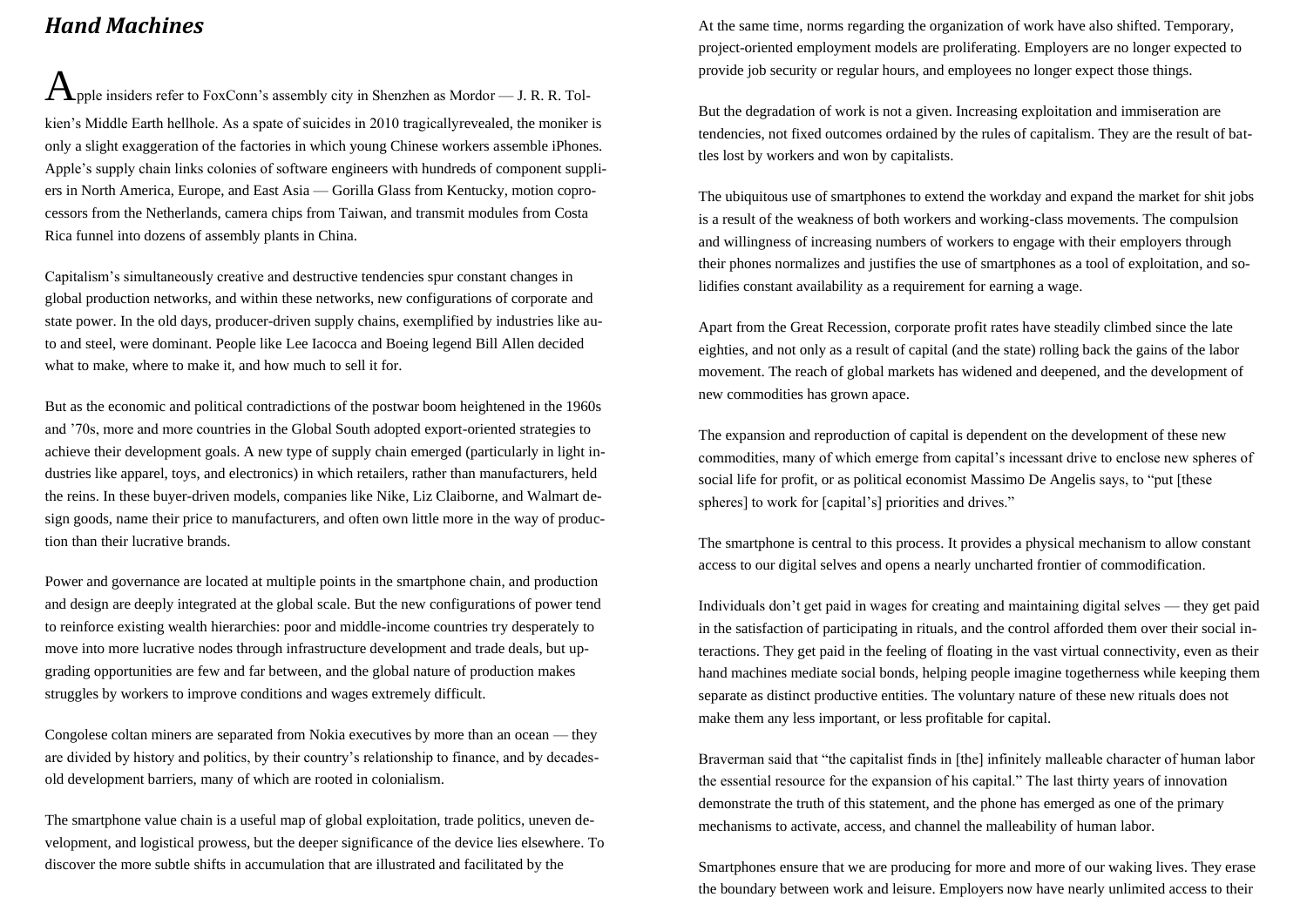views, and even the David Foster Wallace novels they profess to love. The data are then sold to advertisers, who create targeted, personalized ads.

The pool of people who have access to OKCupid's data is remarkably large — OkCupid, along with other companies like Match and Tinder, is owned by IAC/InterActiveCorp, the sixth-largest online network in the world. Crafting a self on OKCupid may or may not yield love, but it definitely yields corporate profits.

Awareness is spreading that our digital selves are now commodities. New School professor Laurel Ptak recently published a manifesto called "Wages for Facebook" and in March 2014, Paul Budnitz and Todd Berger created Ello, a fleetingly popular Facebook alternative.

Ello proclaims: "We believe a social network can be a tool for empowerment. Not a tool to deceive, coerce, and manipulate — but a place to connect, create, and celebrate life. You are not a product." Ello promises not to sell your data to third-party advertisers, at least for now. It reserves the right to do so in the future.

apital must reproduce itself and generate new sources of profit over time and space. It must constantly create and reinforce the separation between wage laborers and owners of capital, increase the value it extracts from workers, and colonize new spheres of social life to create commodities. The system, and the relationships that comprise it, are constantly in motion.

However, discussions of the peddling of digital selves by gray-market data companies and Silicon Valley giants are usually separate from conversations about increasingly exploitative working conditions or the burgeoning market for precarious, degrading work. But these are not separate phenomena — they are intricately linked, all pieces in the puzzle of modern capitalism.

#### *iCommodify*

The expansion and reproduction of capital in everyday life and the colonization of new spheres of social life by capital are not always obvious. Thinking about the smartphone helps us put the pieces together because the device itself facilitates and undergirds new models of accumulation.

The evolution of work over the past three decades has been characterized by a number of trends — the lengthening of the workday and workweek, the decline of real wages, the reduction or elimination of non-wage protections from the market (like fixed pensions or health and safety regulations), the proliferation of part-time work, and the decline of unions.

smartphone, we must turn from the process by which people use machines to create phones to the process by which we use the phone itself as a machine.

Considering the phone as a machine is, in some respects, immediately intuitive. Indeed, the Chinese word for mobile phone is *shouji*, or "hand machine." People often use their hand machines as they would any other tool, particularly in the workplace. Neoliberal demands for flexible, mobile, networked workers make them essential.

Smartphones extend the workplace in space and time. Emails can be answered at breakfast, specs reviewed on the train home, and the next day's meetings verified before lights out. The Internet becomes the place of work, with the office just a dot on the vast map of possible workspaces.

The extension of the working day through smartphones has become so ubiquitous and pernicious that labor groups are fighting back. In France, unions and tech businesses signed an agreement in April 2014recognizing 250,000 tech workers' "right to disconnect" after a day's work, and Germany is currently contemplating legislation that would prohibit after-work emails and phone calls. German Labor Minister Andrea Nahles told a German newspaper that it is "indisputable that there is a connection between permanent availability and psychological diseases."

Smartphones have also facilitated the creation of new types of work and new ways of accessing labor markets. In the "marketplace for odd jobs," companies like TaskRabbit and Postmates have built their business models by tapping into the "distributed workforce" through smartphones.

TaskRabbit connects people who would prefer to avoid the drudgery of doing their own chores with people desperate enough to do piecework odd jobs for pay. Those who want chores done, like the laundry or cleanup after their kid's birthday party, link up with "taskers" using TaskRabbit's mobile app.

Taskers are expected to continuously monitor their phones for potential jobs (response time determines who gets a job); consumers can order or cancel a tasker on the go; and upon successfully completing the chore, the contractor can be paid directly through the phone.

Postmates — the darling of the gig economy — is an up-and-comer in the business world, especially after Spark Capital pumped \$16 million into it earlier this year. Postmates tracks its "couriers" in cities like Boston, San Francisco, and New York using a mobile app on their iPhones as they hustle to deliver artisanal tacos and sugar-free vanilla lattes to homes and offices. When a new job comes in, the app routes it to the closest courier, who must respond immediately and complete the task within an hour to get paid.